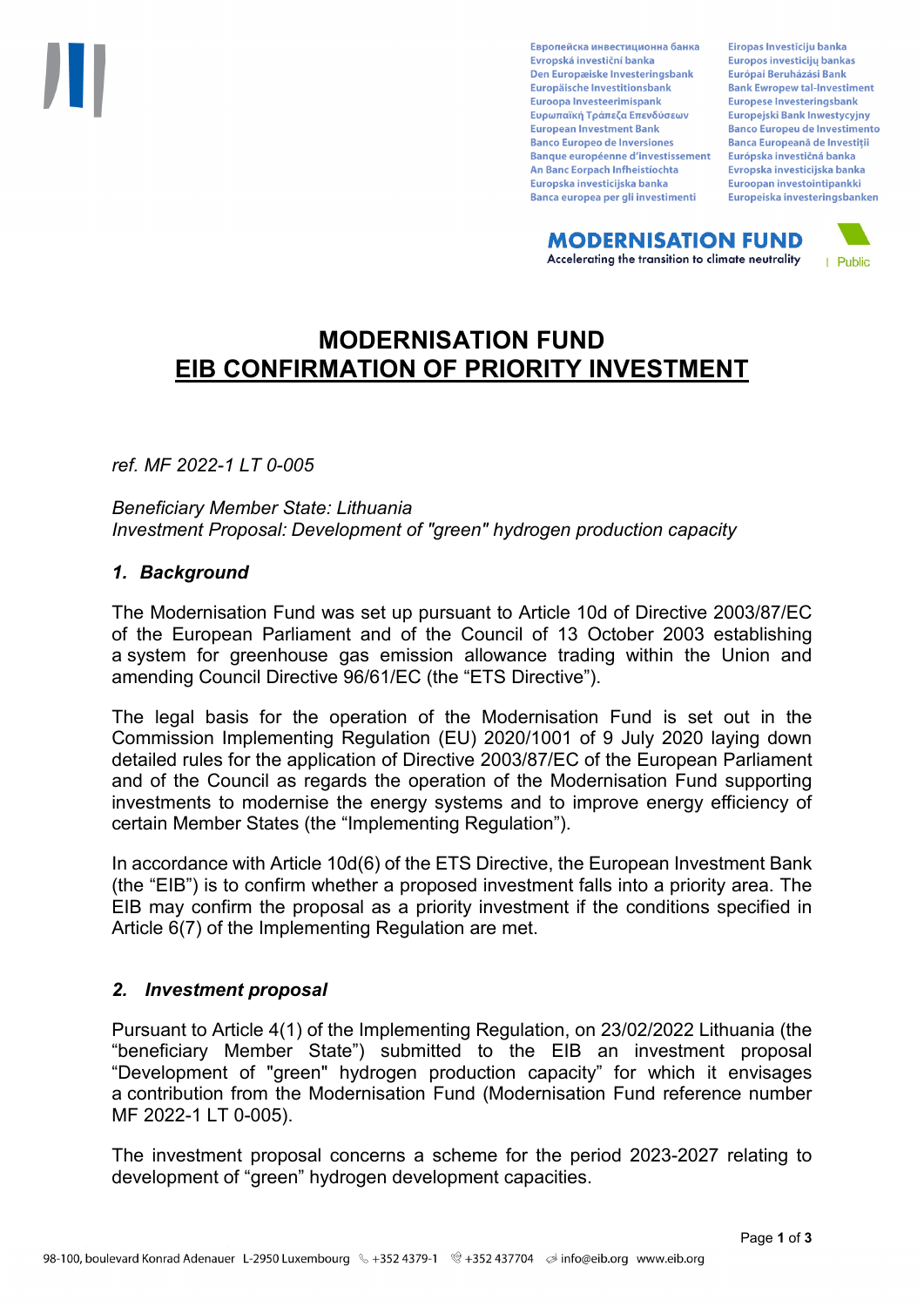

The beneficiary Member State has requested funding of EUR 2 500 000 for a disbursement under the proposed scheme.

The beneficiary Member State has indicated an expected Modernisation Fund funding for the investment proposal of EUR 50 000 000.

The main objective of the investment is to develop capacities for the production of "green" hydrogen, thereby increasing the share of renewable energy sources in energy consumption and decreasing GHG emissions.

The proposed scheme is in line with of the National Energy and Climate Plan (NECP) for Lithuania, as the use of hydrogen in energy, industry and transport is a promising area for the development of energy competences, research and development in other areas of the economy.

### *3. Compliance with the conditions for priority investment*

- a) The beneficiary Member State has demonstrated that the investment complies with the requirements laid down in Article 10d(1) of the ETS Directive as it supports the modernisation of the energy system and it is in line with the objectives and measures set out in its NECP.
- b) According to the information provided by the beneficiary Member State and pursuant to Article 10d(2) Directive 2003/87/EC, the investment is considered as a priority investment as it falls under the priority areas "use of electricity from renewable sources" and "energy storage".
- c) The beneficiary Member State has sufficient funds available for the requested disbursement according to the statement of the available funds referred to in Article 5(1) of the Implementing Regulation and after deduction of any amounts to be disbursed for investments already confirmed in accordance with Article 6(9) of the Implementing Regulation.
- d) The beneficiary Member State has provided evidence that the measures under the investment proposal:
	- a. are exempted from the State aid notification in accordance with Commission Regulation (EU) No 651/2014 of 17 June 2014 declaring certain categories of aid compatible with the internal market in application of Articles 107 and 108 of the Treaty on the Functioning of the European Union.
- e) The beneficiary Member State has confirmed in writing that the investment complies with any other applicable requirements of Union and national law.
- f) According to the information provided by the beneficiary Member State, the amounts requested from the Modernisation Fund are not intended to cover the same costs of the investment as those financed by another Union or national instrument.